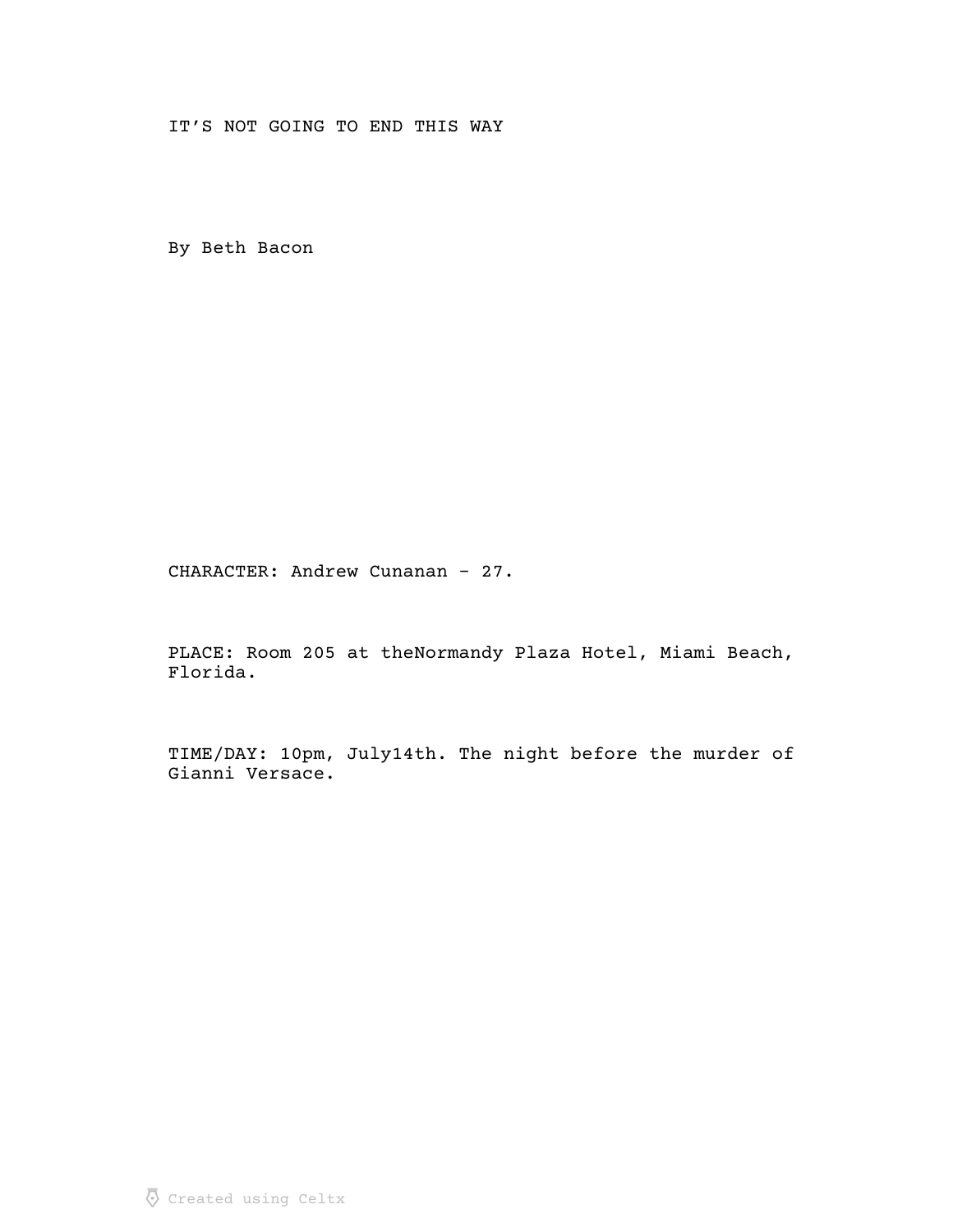EXIT LOCATED UP-STAGE CENTRE. ART DECO STYLE FURNISHINGS: A SINGLE BED, CENTRE STAGE; A MIRROR, STAGE LEFT AND STAGE RIGHT; CUT-OUTS OF THE NEWS ARTICLES ABOUT ANDREW CUNANAN'S MURDERS AND A PHOTOGRAPH OF GIANNI VERSACE STUCK TO A CORK BOARD PROPPED UP AGAINST THE BED, CENTRE STAGE. A STACK OF FASHION MAGAZINES AND LOUIS BEGLEY'S NOVEL, 'ABOUT SCHMIDT' ARE STAGE RIGHT OF THE BED. A LEATHER BRIEF CASE SITS TO THE RIGHT OF THE MAGAZINES AND CONTAINS A HAIR TRIMMER, A SCREWDRIVER, A LONG, SHARP PAIR OF SCISSORS, DUCT TAPE,SELLOTAPE, AND A GUN. CLOTHES LIE ACROSS THE SOFA, INCLUDING RECOGNISABLE 'CUNANAN ITEMS', SUCH AS HIS RED BASEBALL CAP, CIRCULAR GLASSES, AND A BLACK LEATHER JACKET. TO THE LEFT OF THE COUCH SITS A GHETTO BLASTER. BDSM EQUIPMENT(LATEX FACE MASK WITH ONLY TWO HOLES FOR NOSTRILS, A WHIP, AND ROPES) DRAPES OVER THE MIRROR. ANDREW STANDS CENTRE STAGE. THE ROOM IS IN DARK AND DINGY. THE LIGHT COMES FROM SPOTLIGHTS SHINING FROM THE FLOOR BESIDE EACH MIRROR, UP TO ANDREW'S FACE, AND DIM STAGE LIGHTING FROM ABOVE.

Andrew nervously glides hands through lush, brown locks. He is sweating and humming words to 'Bang Bang' by Nancy Sinatra, under breath.Humming crescendos into triumphant singing.

#### ANDREW

"Bang, bang, I shot you down! -

Raises his hand to the mirror and pretends to shoot himself through the reflection

> ANDREW (CONT'D) "Bang, bang, you hit the ground! Bang, bang, that awful sound -

Turns his gun hand to his throat

ANDREW (CONT'D) Bang, bang my baby shot me down."

Mimicking the sound of a pistol firing, he pretends to shoot himself in the mouth.

ANDREW (CONT'D)

Bang!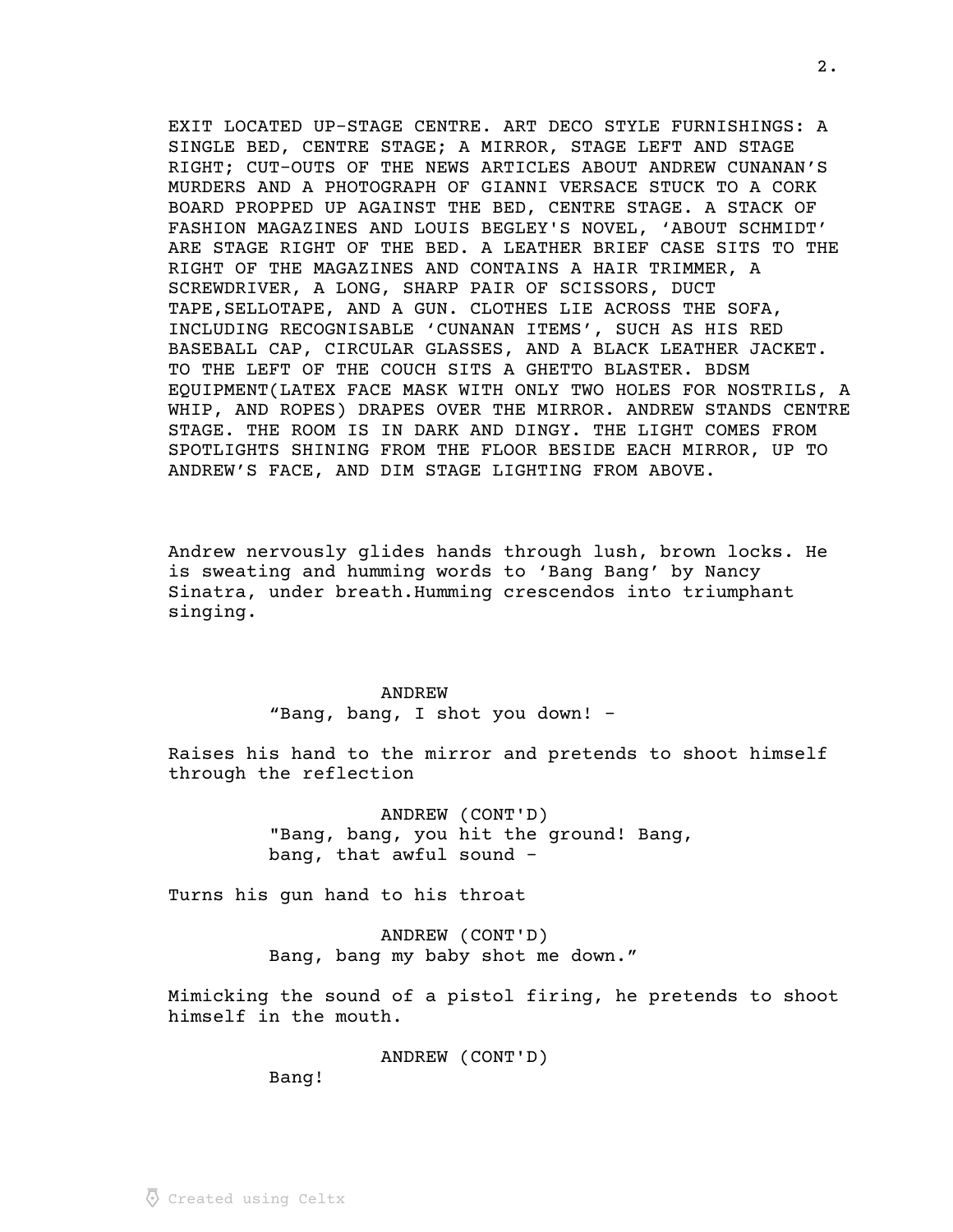Andrew dramatically leaps back and falls on his back pretending to be dead. Lies there for a few moments. Laughs hysterically. Gets breath and jumps into a cow-boy pose, hands on imaginary revolvers on either side of waist.Leaps towards reflection in mirror, pointing imaginary gun at himself.

### ANDREW

(Whispers)

Bang.

Mood switches and looks lovingly at his reflection.

ANDREW

Oh, darling. I am so sorry. I didn't mean to. I just... ( $beat$ ) my finger slipped. I promise it won't happen again, OK? (Beat) Yes, of course, I love you too.

Slowly caresses mirror and stares at himself lovingly. Takes top off and persona changes as he pretends to be speaking to Lee Miglin in other mirror.

#### ANDREW

Lee. Oh, Lee Lee Lee. You dirty, dirty man. Hypersalivation I believe is what they call it. Revolting. You couldn't even control yourself when you were on death's door. Absolutely no dignity. You just let it seep right out of you. I did everything I could to protect your precious head.

Picks up duct tape

ANDREW (CONT'D) I wanted to keep it intact. That consideration really came from the heart, you know.

Wraps duct tape around his head, starting the top of his head, facing the mirror

ANDREW (CONT'D)

I wrapped you up just as George Clooney does on  $E.R.$  The doctors call it 'spiral wrap'. Inch by inch you cover the wound. And, indeed, wounded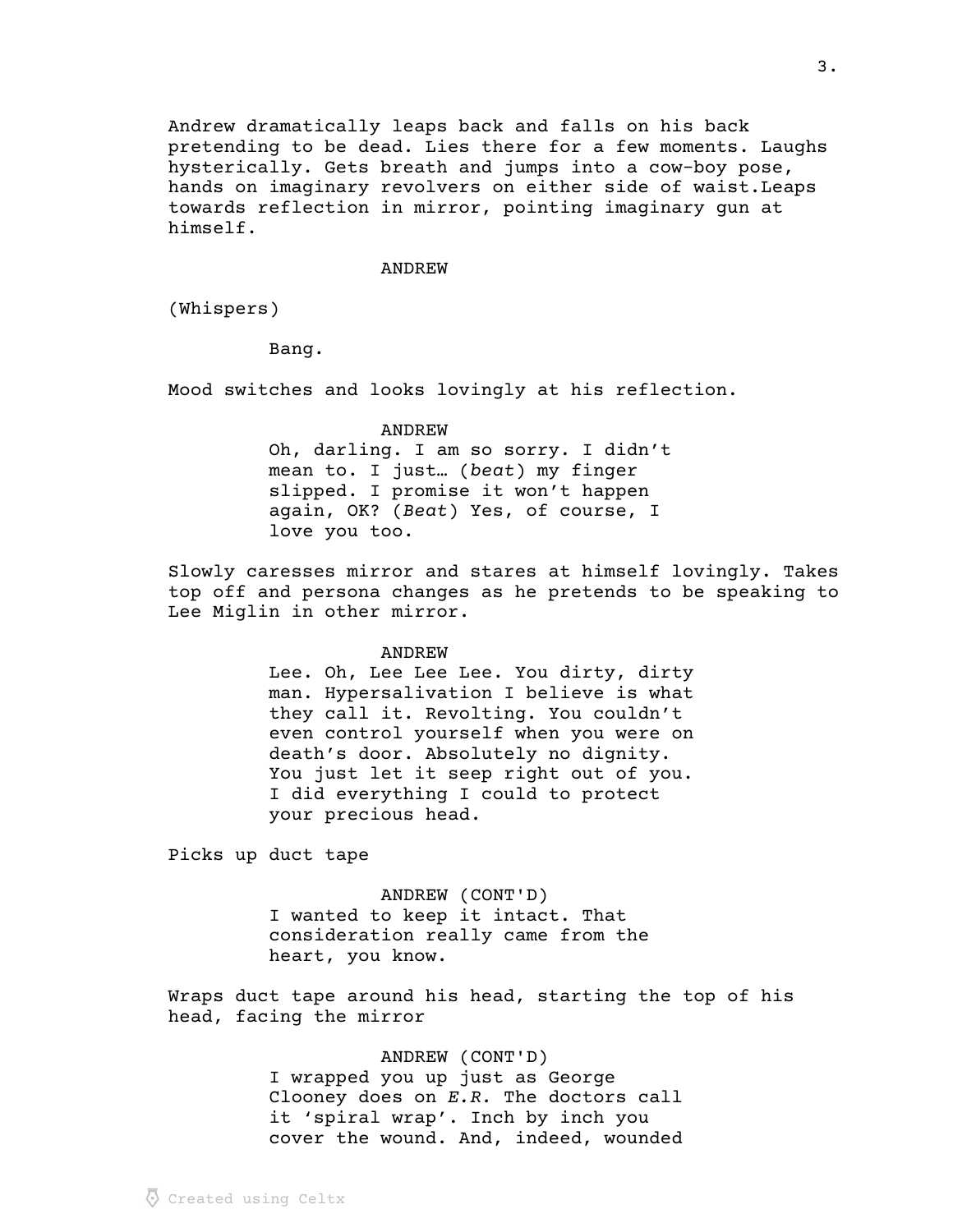your poor little head was. I knew you needed someTLC. And you were in good hands. Excellent hands, if I do say so myself. I even made a little air hole for your pre-powdered nostrils.

Gets to nose and tears tape to make hole for nostrils

ANDREW (CONT'D) They say don't get high off your own supply, but I broke that golden rule for you. You ungrateful son of a bitch. Not only did you leave me high and dry but you also left me a actually, high and dry is probably the wrong phrase, let's say high and soaking fucking wet –

Wraps tape from bottom of neck up to mouth

ANDREW (CONT'D) - and with that, you left me a little present, didn't you, Lee. A perfect little gift of penetrative pain that is currently rushing through my veins. My body was [beat] perfect. But something has changed. Hasn't it, Lee. Part of you is infecting me. Part of your disgusting, dilapidated anatomy is poisoning my very being. You begged, eventually. But it was a little late, wasn't it, Lee.

Wrapped all of head apart from mouth. Impersonates voice of sales assistant.

# ANDREW (CONT'D)

I am very sorry, sir, but there is a no returns policy with this product. So, I'm just going to have to let the manufacturer know that I am not happy with my purchase. And so, you're going to go bust.

Tapes up mouth

## ANDREW (CONT'D)

Bust, bust, [shouting] bust!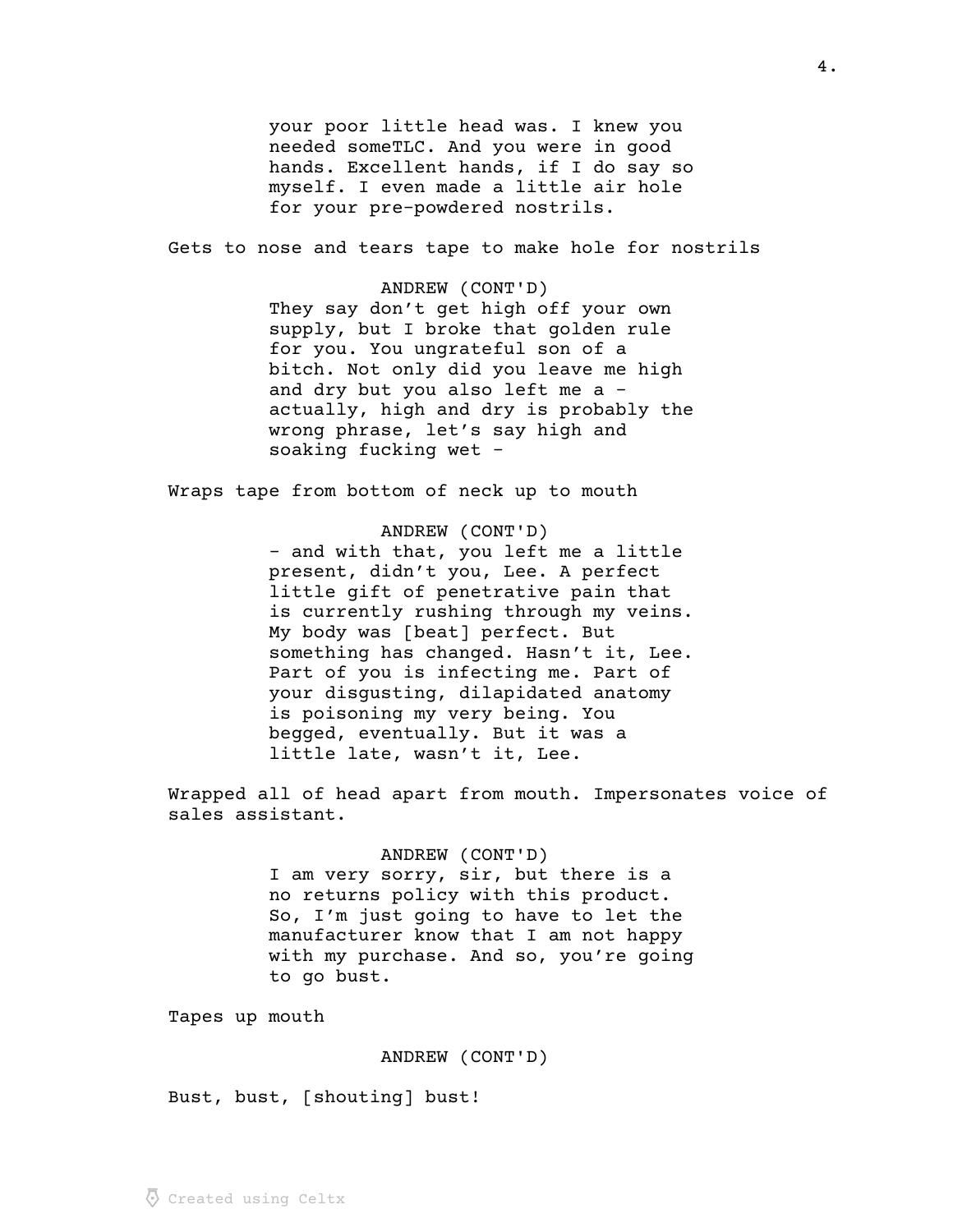Rips tape off head, grabs screwdriver and repeatedly stabs pile of tape on floor in fury. Catches breath, snaps out of this persona, and turns around in a flourish to face the bed. Marches towards it and flops down upon it. Picks up piece of paper to side of him: "WANTED BY THE FBI" poster.

**ANDREW** 

"Cunanan is being sought for an April 1997 murder, which occurred in Chicago county, Minnesota. Also, he is wanted for questioning in connection with additional murders, which occurred in CHISAGO – Chisago? Oh, Chicago! Ha! What dweebs can't even write a fucking WANTED poster without noticing errors right in front of their fucking eyes! – ChiCAGO county, Minnesota; Chicago Illinois; and Pennsville, New Jersey. – Wow, I have been around haven't I, Mr Jetsetter. –Cunanan may be in possession of a handgun." – Oh, why indeed I certainly am!

Picks up gun from briefcase and caresses it.

ANDREW (CONT'D) Hello, little one.

Kisses gun, place it onto bed. Picks up poster, so audience can see it.

> ANDREW (CONT'D) "Armed and extremely dangerous" – Oh, darling, don't flatter me so.

Smooches poster making loud kissing sound. Grabs duct tape and scissors from briefcase. Carefully places WANTED poster next to mirror and slowly cuts lots of pieces of Sellotape off the roll and WANTED at top of mirror and ANDREW CUNANAN at bottom of mirror. Lovingly looks at self in mirror for a moment or two.

He swivels, walks towards ghetto blaster and plays 'Blue Suede Shoes',by Elvis Presley.

Strides back towards mirror dancing to music. Sticks WANTED poster to mirror using each piece of tape he has cut off in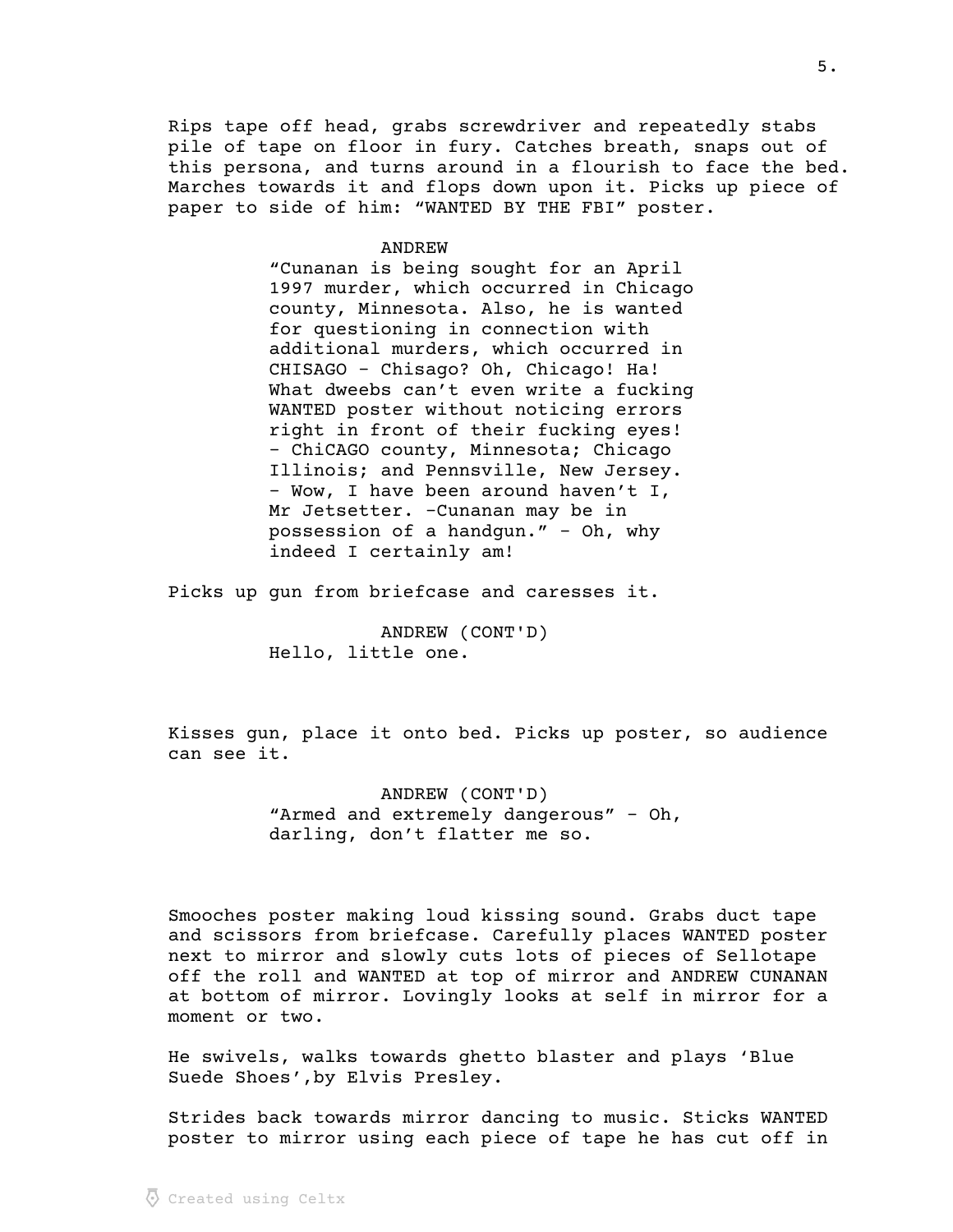time with each line he sings.

ANDREW (CONT'D) "Well, you can knock me down, step in my face, slander my name all over the place, well do anything that you want to do!"

Jumps up and pirouettes to the tune, centre stage, then dances. Steps ghetto blaster to turn off.

Takes cork board over to mirror, stage left, and speaks to pictures of Versace.

> ANDREW (CONT'D) You are my blue suede shoes. No one can step on you but me.

Pulls picture off mirror, walks over to brief case and picks up dagger.

> ANDREW (CONT'D) I can step on you, of course. I will clutch your throbbing neck, feel the bristles of your chin stubble as I lean in -

Pushes picture against mirror and moves in close

ANDREW (CONT'D) - and whisper in your ear, "This is the end". I will finally penetrate you with Blake – oh, I had to name my little buddy after all his hard work – and your hot blood will pulsate into my palm.

Pushes blade into cork board and taresVersace picture

ANDREW (CONT'D) Oh fuck. Fuck fuck fuck! What have I done?!

In a frenzy, Andrew drops the knife, takes the pieces of Sellotape from the mirror and tries to stick Versace's picture back together.

> ANDREW (CONT'D) NO! I can't tarnish you! No! It's not going to end this way. No. I won't make a mess. Not like last time, not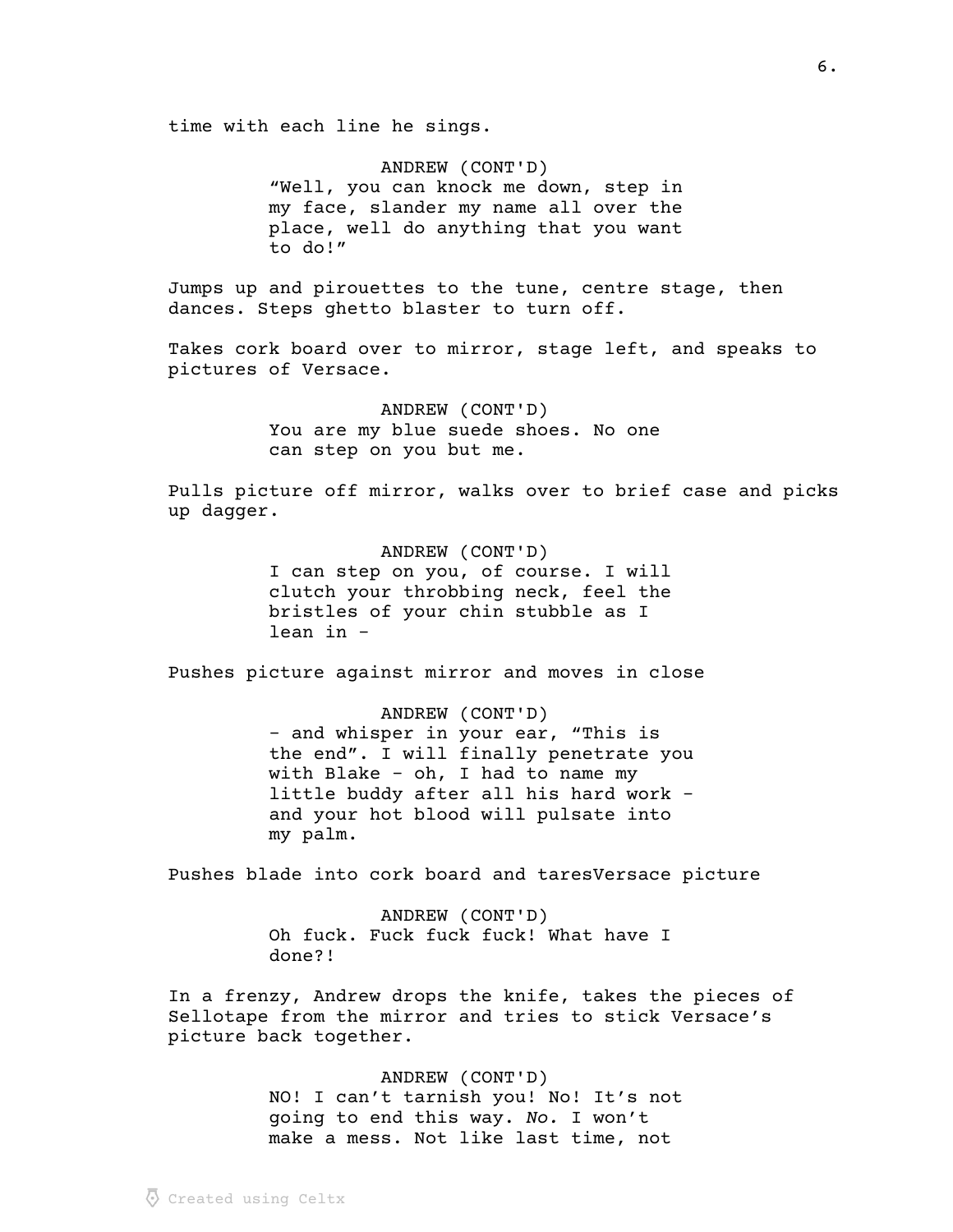like the others. Lee was a God-awful catastrophe. You deserve better than that, of course.

Sits down comfortably on floor.

ANDREW (CONT'D) I mean, you are THE Gianni Versace. I know I said that if you were Gianni Versace then I would be Coco Channel. Well, of course I didn't mean that. I know you understand. Besides, Coco Channel's current line is just [dramatically] wacky and tacky! You know what I mean. This fall's Versace collection emulated boldness and power. Channel, well, you want to know my real view? I mean, honestly, Gianni, level with me. Do you want to know my honest opinion? I thinkCoco is the one that should be rotting in hell, not you. Why should we liberate women from the constraints of corsets when we can reveal a dark and dirty side to the typical femme? For instance, Elizabeth Hurley. The little black dress would not be the saucy yet essential item it is today without your 1994 safety-pin frock. Anyway, I am not insinuating you will rot in hell. You have changed the world of fashion. Why would Satan wish to burn your ideas in hell when you can make the seraphs sordid? God! The way you brought bondage to the forefront of high-end fashion in your '92 fall line. Wow. Dazzling! No one could have transformed leather throat chokes and body buckles quite like you. I don't know why I have to justify that to your face. You know you're completely on top of your game. Although, I just don't think the world appreciates you as they should.

Walks towards the bed, sits down, and crosses his legs.

ANDREW (CONT'D) What would Gianni do? That is, indeed, the question.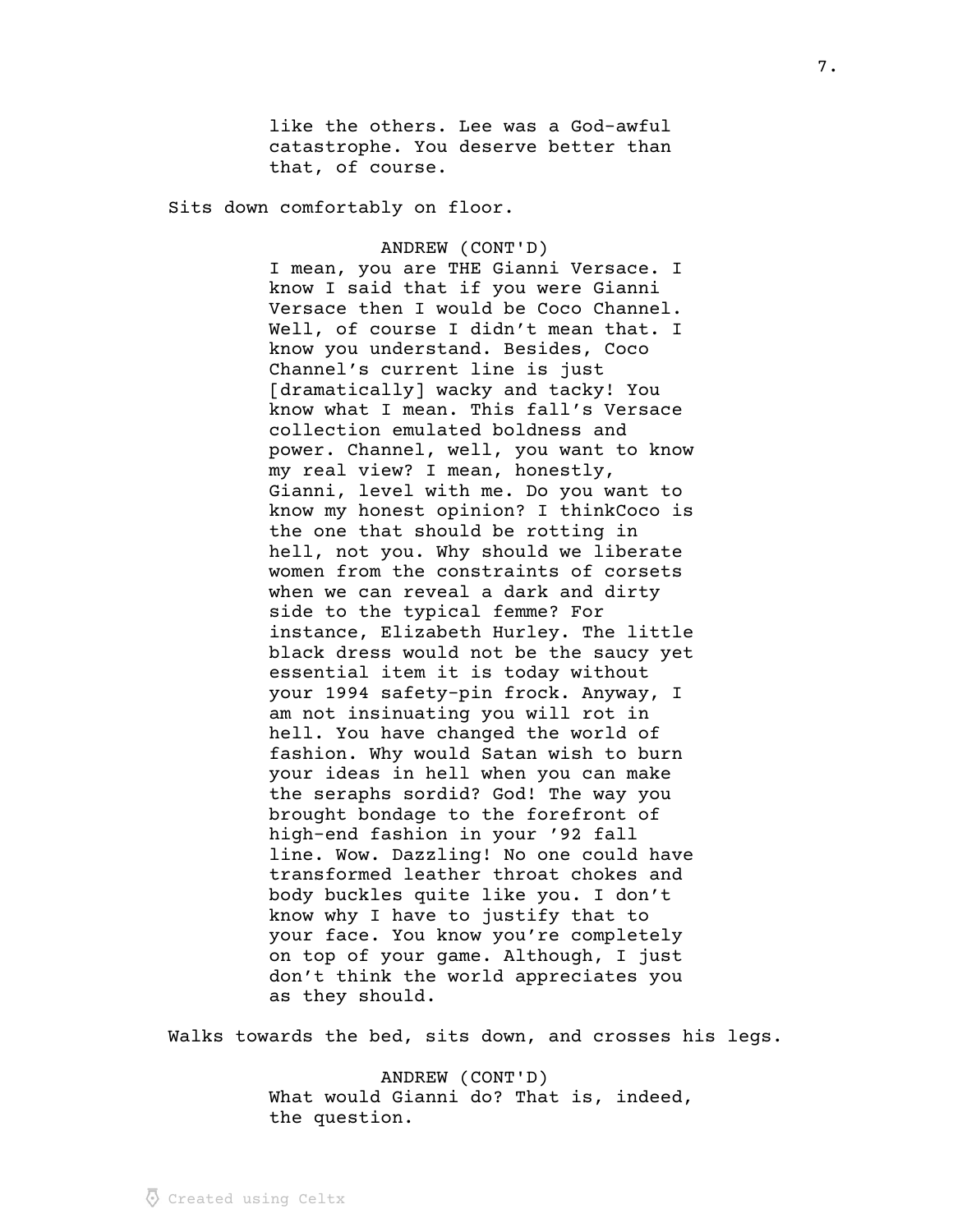Holds up Gianni's photograph reflectively

ANDREW (CONT'D) What would you do, Gianni? Imagine you had spent months crafting those bondage garments and no one batted an eyelash.What would you do? You would be goddamn devastated, would you not?

Walks over to bed and lies down dramatically

ANDREW (CONT'D) But that, I guess, is the fundamental difference between you and me. You are Gianni, I am Andrew. Even in the cadence of our names. I just project [beat] bland. That's why I must finish what I started triumphantly but genuinely. I must be Andrew. When I look you in the eye and you, finally, look right back, I will be me. For the last time, I will wholeheartedly be Andrew Phillip Cunanan. And I will say to you, Gianni Versace, "You are in the company of the most wanted man in the United States of America." That's not who I wanted you to meet. I wanted you to love for me who I am or was. [Beat] I truly did, Gianni. I wanted us to be buddies. But we are fundamentally parts of different worlds. With your family name and mansion over-looking Miami Beach. [Appreciation turns to jealousy and anger] I have known plenty of men like you. You are from an exclusive, illusive class. You are THE Gianni Versace. But that does not mean to say there cannot be another. Who will know you are gone when I pop that little nugget into your skull? It'll be seamless. You'll slip away. And in your place, there will be me, and I will become you. Don't worry, I tried with plenty others. But they just didn't quite fit the bill. You know? I'm sure you understand. I mean, you wouldn't hire some stumpy-legged, squash-faced model to front your New York Fashion Week show, would you? So, why would I settle for second best